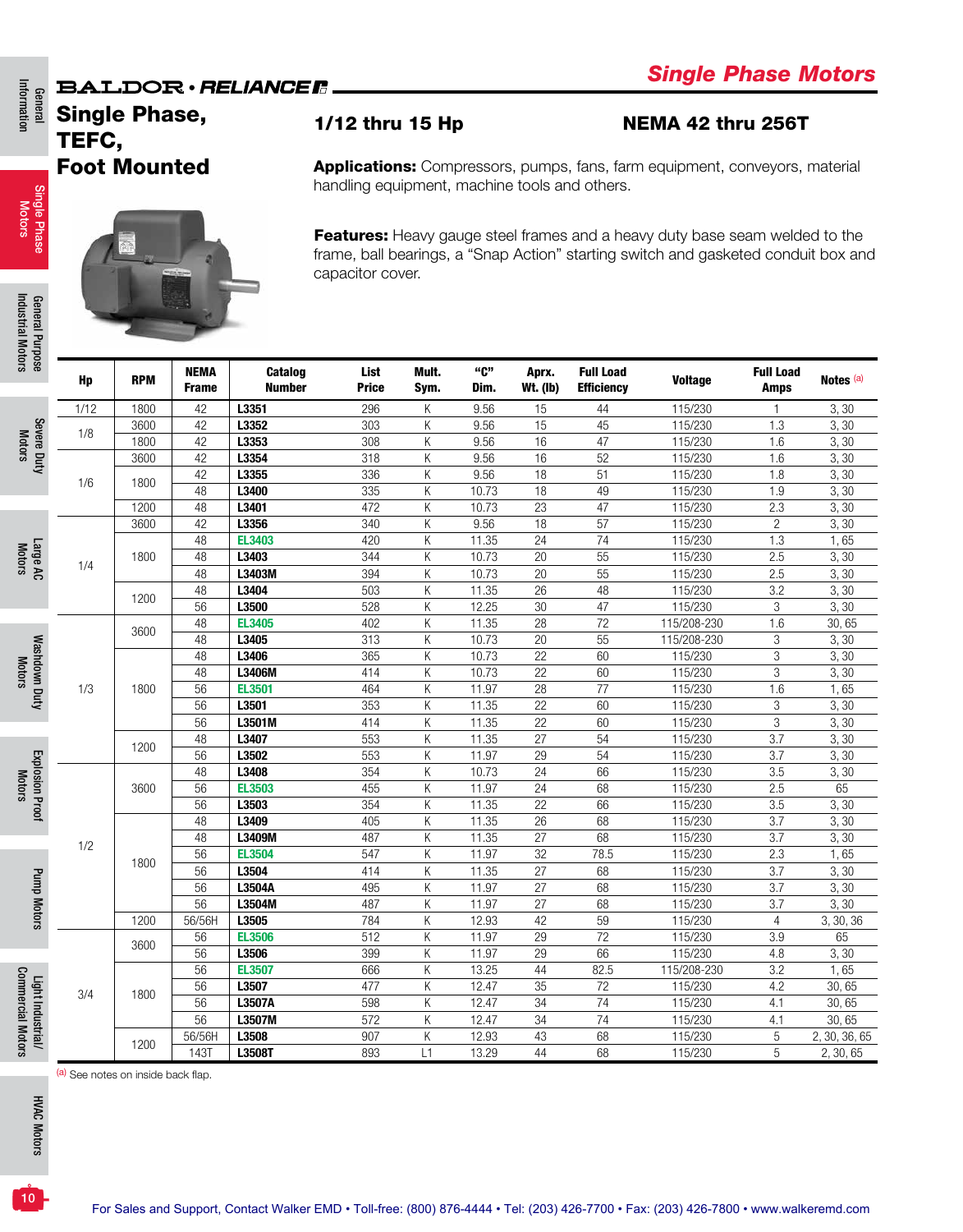## *Single Phase Motors*

## **BALDOR** · RELIANCER.

# Single Phase, TEFC, Foot Mounted

| Hp             | <b>RPM</b> | <b>NEMA</b><br><b>Frame</b> | Catalog<br><b>Number</b> | List<br><b>Price</b> | Mult.<br>Sym. | "C"<br>Dim. | Aprx.<br><b>Wt. (Ib)</b> | <b>Full Load</b><br><b>Efficiency</b> | <b>Voltage</b> | <b>Full Load</b><br>Amps | Notes (a)     |                                        |
|----------------|------------|-----------------------------|--------------------------|----------------------|---------------|-------------|--------------------------|---------------------------------------|----------------|--------------------------|---------------|----------------------------------------|
|                |            | 56/56H                      | <b>EL3509</b>            | 591                  | К             | 12.93       | 39                       | $74$                                  | 115/208-230    | 4.7                      | 65            |                                        |
|                | 3600       | 56/56H                      | L3509                    | 462                  | К             | 12.93       | 37                       | 68                                    | 115/230        | 5.9                      | 3, 30, 36     |                                        |
|                |            | 56/56H                      | L3509M                   | 522                  | К             | 12.93       | 40                       | 66                                    | 115/230        | $6\,$                    | 3,36          |                                        |
|                |            | 56/56H                      | L3510A                   | 672                  | К             | 12.93       | 40                       | 67                                    | 115/230        | 6.5                      | 3, 30, 36     | Single Phase<br>Motors                 |
|                |            | 56/56H                      | L3510M                   | 649                  | К             | 12.93       | 40                       | 67                                    | 115/230        | 6.5                      | 3, 30, 36     |                                        |
| $\mathbf{1}$   |            | 56H                         | <b>EL3510</b>            | 765                  | К             | 13.81       | 47                       | 82.5                                  | 115/230        | 4.3                      | 1, 36, 65     |                                        |
|                | 1800       | 56H                         | L3510                    | 541                  | К             | 12.93       | 40                       | 68                                    | 115/230        | 6.4                      | 3, 30, 36     |                                        |
|                |            | 1431                        | L3510T                   | 552                  | L1            | 13.29       | 41                       | 68                                    | 115/230        | 6.4                      | 3, 30         |                                        |
|                |            | 1431                        | L3510TM                  | 649                  | L1            | 13.31       | 41                       | 67                                    | 115/230        | 6.5                      | 3, 30         |                                        |
|                |            | 182                         | L3601                    | 996                  | L1            | 14.31       | $\overline{54}$          | $\overline{72}$                       | 115/230        | $\,6\,$                  | 3, 30         |                                        |
|                | 1200       | 184                         | L3607                    | 1,590                | L1            | 15.69       | $\overline{74}$          | 67                                    | 115/230        | $\overline{7}$           | 3, 30         |                                        |
|                |            | 56/56H                      | L3513                    | 619                  | К             | 12.93       | 41                       | 70                                    | 115/230        | $\, 8$                   | 3, 30, 36     | General Purpose<br>Industrial Motors   |
|                | 3600       | 56/56H                      | L3513M                   | 708                  | К             | 12.93       | 45                       | $\overline{70}$                       | 115/230        | 7.5                      | 2, 3, 36      |                                        |
|                |            | 1431                        | L3513T                   | 607                  | L1            | 13.31       | 41                       | $\overline{70}$                       | 115/230        | 8                        | 3, 30         |                                        |
|                |            | 56/56H                      | L3514                    | 625                  | К             | 13.81       | 49                       | 75.5                                  | 115/230        | 8                        | 30, 36, 65    |                                        |
|                |            | 56/56H                      | L3514A                   | 797                  | К             | 13.81       | 48                       | 75.5                                  | 115/230        | 8                        | 2, 36, 65     |                                        |
| 11/2           |            | 56/56H                      | L3514M                   | 733                  | К             | 13.81       | 50                       | 75.5                                  | 115/208-230    | $\, 8$                   | 2, 36, 65     |                                        |
|                | 1800       | 56H                         | <b>EL3514</b>            | 871                  | К             | 15.18       | $\overline{57}$          | 84                                    | 115/230        | 6.3                      | 1, 36, 65     | Severe Duty<br>Motors                  |
|                |            | 145T                        | <b>EL3514T</b>           | 871                  | L1            | 15.55       | $\overline{59}$          | 84                                    | 115/230        | 6.3                      | 1,65          |                                        |
|                |            | 1451                        | L3514T                   | 634                  | L1            | 13.30       | 40                       | 78.5                                  | 115/208-230    | $\overline{7}$           | 30, 65        |                                        |
|                |            | 1451                        | L3514TM                  | 733                  | L1            | 14.17       | 50                       | 75.5                                  | 115/208-230    | 8                        | 2,65          |                                        |
|                |            | 184                         | L3603                    | 1,085                | L1            | 15.69       | 66                       | 70                                    | 115/230        | 9.5                      | 3,30          |                                        |
|                | 1200       | <b>184T</b>                 | L3613T                   | 1,657                | L1            | 16.56       | 78                       | 73                                    | 115/230        | 8.2                      | 1, 30, 65     | Large AC<br>Motors                     |
|                |            | 56/56H                      | L3515                    | 790                  | К             | 13.81       | 51                       | 74                                    | 115/230        | 11.5                     | 1, 3, 30, 36  |                                        |
|                | 3600       | 56/56H                      | L3515M                   | 827                  | К             | 13.81       | 52                       | $\overline{74}$                       | 115/230        | 11.5                     | 2, 3, 36      |                                        |
|                |            | 1451                        | L3515T                   | 797                  | L1            | 14.19       | $\overline{54}$          | $\overline{74}$                       | 115/230        | 11.5                     | 1, 3, 30      |                                        |
|                |            | 145T                        | <b>EL3515T</b>           | 1,022                | L1            | 14.18       | 56                       | $\overline{77}$                       | 115/208-230    | 8.3                      | 65            |                                        |
|                |            | 56HZ                        | L3516TM                  | 1,043                | К             | 13.31       | 46                       | 82.5                                  | 208-230        | 8.1                      | 1, 57         |                                        |
| $\overline{c}$ |            | 145T                        | L3516T                   | 1,013                | L1            | 14.18       | 52                       | 78                                    | 115/230        | 8.6                      | 1,65          | Washdown Duty<br>Motors                |
|                |            | 1821                        | L3605T                   | 905                  | L1            | 16.56       | 67                       | 75.5                                  | 115/230        | 11.5                     | 3,30          |                                        |
|                | 1800       | 1821                        | L3605TM                  | 1,104                | L1            | 16.56       | $\overline{74}$          | $\overline{75}$                       | 115/230        | 11                       | 2, 3          |                                        |
|                |            | 1821                        | <b>EL3605T</b>           | 1,191                | L1            | 16.56       | $\overline{72}$          | 82.5                                  | 115/230        | 8.8                      | 1,65          |                                        |
|                |            | 184                         | L3605                    | 1,214                | L1            | 15.69       | 66                       | 75.5                                  | 115/230        | 11.5                     | 3,30          |                                        |
|                |            | 184                         | L3605M                   | 1,301                | L1            | 15.69       | 66                       | 75.5                                  | 115/230        | 11.5                     | 3, 30         |                                        |
|                | 1200       | 215                         | L3703                    | 2,626                | L1            | 17.51       | 113                      | 80                                    | 115/230        | 9.4                      | 2, 30, 65     |                                        |
|                |            | <b>182T</b>                 | <b>EL3606T</b>           | 1,112                | L1            | 16.56       | 80                       | 82                                    | 115/230        | 12.4                     | 2,65          |                                        |
|                | 3600       | <b>182T</b>                 | L3606T                   | 934                  | L1            | 16.56       | 73                       | 76                                    | 115/230        | 14.5                     | 1, 3, 30      |                                        |
|                |            | 184                         | L3606                    | 1,713                | L1            | 15.69       | $\overline{74}$          | $\overline{76}$                       | 115/230        | 14.5                     | 1, 3, 30      |                                        |
| 3              |            | <b>184T</b>                 | <b>EL3609T</b>           | 1,390                | L1            | 18.06       | 90                       | 85.5                                  | 230            | 11.8                     | 1,65          | Explosion Proof<br>Motors              |
|                | 1800       | 1841                        | L3609T                   | 1,065                | L1            | 16.56       | 79                       | 78                                    | 115/230        | 14                       | 2, 20, 30, 65 |                                        |
|                |            | <b>184T</b>                 | <b>L3609TM</b>           | 1,152                | L1            | 16.54       | 95                       | 78                                    | 115/230        | 14.5                     | 2, 20         |                                        |
|                |            | 215                         | L3705                    | 2,070                | L1            | 17.51       | 116                      | 80                                    | 115/230        | 14                       | 30,65         |                                        |
|                | 1200       | 215                         | L3706                    | 3,153                | L1            | 17.51       | 101                      | 82.5                                  | 115/230        | 14                       | 1, 30, 65     | Pump Motors                            |
|                |            | <b>184T</b>                 | <b>EL3608T</b>           | 1,533                | L1            | 18.06       | 93                       | 85                                    | 230            | 19.4                     | 2, 20, 65     |                                        |
|                | 3600       | 1841                        | L3608T                   | 1,285                | L1            | 18.06       | 89                       | 83                                    | 230            | 19.5                     | 2, 20, 65     |                                        |
|                |            | 1841                        | L3608TM                  | 1,326                | L1            | 18.05       | 92                       | 83                                    | 230            | 19.5                     | 2, 20         |                                        |
| 5              |            | 1841                        | <b>EL3612T</b>           | 1,658                | L1            | 18.06       | 100                      | 86.5                                  | 230            | 19.1                     | 2, 20, 65     |                                        |
|                |            | 1841                        | L3612TM                  | 1,339                | L1            | 18.05       | 100                      | 80                                    | 230            | 23                       | 2, 20         |                                        |
|                | 1800       | 213T                        | L3708T                   | 1,271                | L1            | 19.02       | 100                      | 84                                    | 230            | 20.5                     | 1, 30, 65     | Light Industrial/<br>Commercial Motors |
|                |            | 213T                        | L3708TM                  | 1,493                | L1            | 19.02       | 138                      | 82                                    | 230            | 21.5                     | 2,65          |                                        |
|                |            | 215                         | L3708                    | 2,117                | L1            | 18.64       | 100                      | 84                                    | 230            | 20.5                     | 1, 30, 65     |                                        |
| 71/2           | 3600       | 213T                        | L3709T                   | 1,655                | L1            | 17.89       | 126                      | 83                                    | 230            | 33                       | 2, 30, 65     |                                        |
|                | 1800       | 215T                        | L3710T                   | 1,679                | L1            | 19.02       | 116                      | 86.5                                  | 230            | 29                       | 2, 20, 30, 65 |                                        |
| 10             | 3600       | 215T                        | L3711T                   | 2,029                | L1            | 19.02       | 147                      | 82                                    | 230            | 40                       | 2, 20, 65     |                                        |
|                | 1800       | 215T                        | L3712T                   | 2,060                | L1            | 20.52       | 158                      | 86.5                                  | 230            | 38                       | 2, 20, 65     |                                        |
| 15             | 1800       | 254T                        | <b>L1177T</b>            | 5,867                | L1            | 23.28       | 322                      | 86.5                                  | 230            | 60                       | 2, 20, 65     | otrs                                   |
|                |            | 256T                        | L3912T                   | 5,269                | L1            | 24.56       | 288                      | 86.5                                  | 208-230        | 58                       | $30\,$        |                                        |

(a) See notes on inside back flap.

**Constitutes** of Finance

11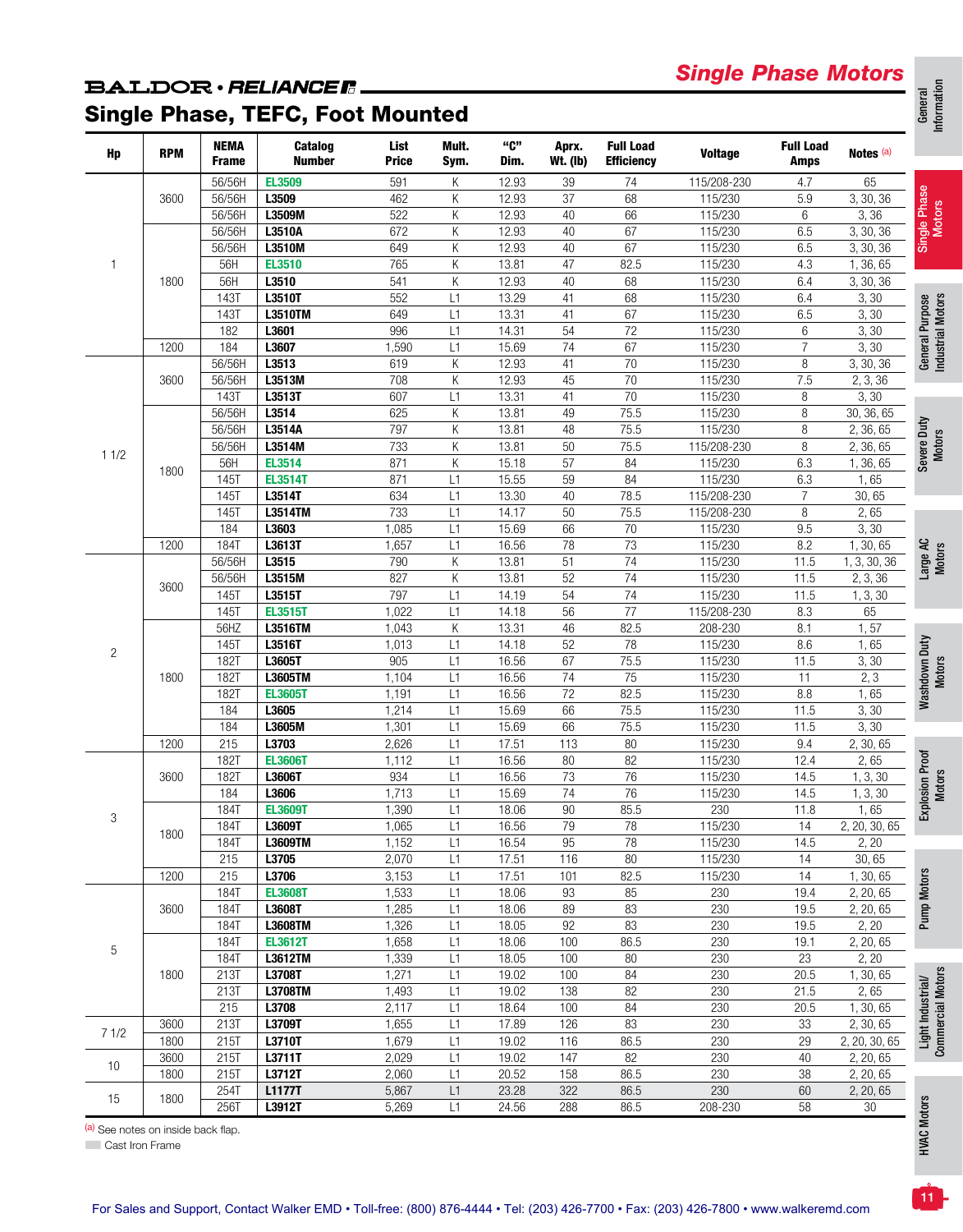### **BALDOR** · RELIANCE F

General<br>Information Information

## Single Phase, TEFC, C-Face, No Drip Cover

Single Phase Motors



General Purpose<br>Industrial Motors Industrial Motors General Purpose

Motors

### 1/6 thru 10 Hp NEMA 56C thru 215TC

Applications: Pumps, fans, conveyors, machine tools, gear reducers and other applications requiring a NEMA C-face motor.

Features: Pressure cast aluminum end plates with ribbed design for rigidity. Ball bearings with a locked drive end bearing, heavy-gauge steel frame, and gasketed conduit box and capacitor cover.

| <b>Purpose</b>         | Hp             | <b>RPM</b> | <b>NEMA</b><br><b>Frame</b> | Catalog<br><b>Number</b> | List<br><b>Price</b> | Mult.<br>Sym. | "C"<br>Dim.                 | Aprx.<br><b>Wt. (Ib)</b> | <b>Full Load</b><br><b>Efficiency</b> | <b>Voltage</b> | <b>Full Load</b><br><b>Amps</b> | Notes <sup>(a)</sup> |
|------------------------|----------------|------------|-----------------------------|--------------------------|----------------------|---------------|-----------------------------|--------------------------|---------------------------------------|----------------|---------------------------------|----------------------|
|                        |                |            |                             |                          |                      |               | <b>C-Face, Foot Mounted</b> |                          |                                       |                |                                 |                      |
|                        | 1/4            | 1800       | 56C                         | CL3403                   | 363                  | Κ             | 11.35                       | 19                       | 55                                    | 115/230        | 2.5                             | 3                    |
|                        |                | 3600       | 56C                         | CL3405                   | 362                  | Κ             | 11.35                       | 21                       | 55                                    | 115/208-230    | 3                               | 3                    |
| Severe Duty            | 1/3            | 1800       | 56C                         | CL3501                   | 379                  | Κ             | 11.35                       | 23                       | 60                                    | 115/230        | 3                               | 3, 30                |
|                        |                | 3600       | 56C                         | CL3503                   | 380                  | Κ             | 11.35                       | 24                       | 66                                    | 115/230        | 3.5                             | 3,30                 |
|                        | 1/2            | 1800       | 56C                         | CL3504                   | 443                  | Κ             | 11.35                       | 28                       | 66                                    | 115/230        | 3.7                             | 3, 30                |
|                        |                | 3600       | 56C                         | CL3506                   | 423                  | Κ             | 11.97                       | 29                       | 66                                    | 115/230        | 4.8                             | 3, 30                |
|                        | 3/4            | 1800       | 56C                         | CL3507                   | 529                  | Κ             | 12.47                       | 35                       | 72                                    | 115/230        | 4.2                             | 30,65                |
|                        | 1              | 3600       | 56C                         | CL3509                   | 489                  | Κ             | 12.25                       | 37                       | 68                                    | 115/230        | 5.9                             | 3, 30                |
|                        |                | 1800       | 56C                         | CL3510                   | 597                  | Κ             | 13.25                       | 40                       | 68                                    | 115/230        | 6.4                             | 3,30                 |
|                        | 11/2           | 3600       | 56C                         | CL3513                   | 633                  | Κ             | 13.25                       | 44                       | 70                                    | 115/230        | 7.5                             | 3,30                 |
| Large AC               |                | 1800       | 56C                         | CL3514                   | 708                  | Κ             | 14.12                       | 49                       | 75.5                                  | 115/230        | 8                               | 30,65                |
|                        |                | 3600       | 56C                         | CL3515                   | 816                  | К             | 14.12                       | 54                       | 74                                    | 115/230        | 11.5                            | 1, 3, 30             |
|                        | $\overline{c}$ |            | 145TC                       | <b>CL3515T</b>           | 823                  | L1            | 14.19                       | 54                       | 74                                    | 115/230        | 11.5                            | 1, 3, 30             |
|                        |                | 1800       | 145TC                       | <b>CL3516TM</b>          | 1,052                | L1            | 14.16                       | 52                       | 78                                    | 208-230        | 8.3                             | 1                    |
|                        | 3              | 1800       | 184TC                       | <b>CL3619TM</b>          | 1,368                | L1            | 16.54                       | 81                       | 81.5                                  | 230            | 13.2                            | 2, 20                |
| Washdown Duty          | 5              | 3600       | 184TC                       | <b>CL3608TM</b>          | 1,482                | L1            | 18.05                       | 102                      | 83                                    | 230            | 19.5                            | 2, 20                |
|                        |                | 1800       | 184TC                       | <b>CL3612TM</b>          | 1,434                | L1            | 18.05                       | 101                      | 80                                    | 230            | 23                              | 2, 20                |
|                        | 10             | 3600       | 215TC                       | <b>CL3711T</b>           | 2,409                | L1            | 19.75                       | 167                      | 82                                    | 230            | 40                              | 2, 20                |
|                        |                | 1800       | 213TC                       | <b>CL3712T</b>           | 2,438                | L1            | 21.25                       | 171                      | 86.5                                  | 230            | 38                              | 2, 20                |
|                        |                |            |                             |                          |                      |               | <b>C-Face, Footless</b>     |                          |                                       |                |                                 |                      |
|                        |                | 1800       | 56C                         | KL3400                   | 353                  | Κ             | 11.35                       | 18                       | 49                                    | 115/230        | 1.9                             | 3,30                 |
|                        | 1/6            | 1200       | 56C                         | KL3401                   | 494                  | Κ             | 11.35                       | 23                       | 47                                    | 115/230        | 2.3                             | 3,30                 |
| <b>Explosion Proof</b> | 1/4            | 1800       | 56C                         | KL3403                   | 363                  | Κ             | 11.35                       | 20                       | 55                                    | 115/230        | 2.5                             | 3, 30                |
|                        |                | 3600       | 56C                         | KL3405                   | 335                  | Κ             | 11.35                       | 21                       | 55                                    | 115/208-230    | 3                               | 3                    |
|                        | 1/3            | 1800       | 56C                         | <b>VL3501</b>            | 372                  | Κ             | 11.35                       | 22                       | 60                                    | 115/230        | 3                               | 3, 30                |
|                        |                | 3600       | 56C                         | <b>VL3503</b>            | 376                  | Κ             | 11.35                       | 23                       | 66                                    | 115/230        | 3.5                             | 3,30                 |
|                        | 1/2            | 1800       | 56C                         | <b>VL3504</b>            | 435                  | Κ             | 11.35                       | 27                       | 68                                    | 110/220        | 3.7                             | 3,30                 |
|                        |                | 1200       | 56C                         | <b>VL3505</b>            | 805                  | Κ             | 13.25                       | 41                       | 59                                    | 115/230        | 4                               | 3,30                 |
|                        |                |            | 56C                         | <b>VL3506</b>            | 418                  | Κ             | 11.97                       | 29                       | 66                                    | 115/230        | 4.8                             | 3,30                 |
|                        |                | 3600       | 56C                         | <b>VL3506A</b>           | 462                  | Κ             | 11.97                       | 30                       | 66                                    | 115/230        | 4.8                             | 3                    |
|                        | 3/4            | 1800       | 56C                         | <b>VL3507</b>            | 498                  | Κ             | 12.47                       | 34                       | 66                                    | 115/230        | 4.2                             | 30,65                |
| Pump Motors            |                | 1200       | 56C                         | <b>VL3508</b>            | 926                  | Κ             | 13.25                       | 43                       | 68                                    | 115/230        | 5                               | 2, 30, 65            |
|                        |                |            | 56C                         | <b>VL3509</b>            | 481                  | Κ             | 12.25                       | 37                       | 68                                    | 115/230        | 5.9                             | 3,30                 |
|                        |                | 3600       | 56C                         | <b>VL3509A</b>           | 526                  | Κ             | 13.25                       | 40                       | 68                                    | 110/220        | 6                               | 3                    |
|                        | $\mathbf{1}$   |            | 56C                         | <b>VL3510</b>            | 571                  | Κ             | 13.25                       | 39                       | 68                                    | 115/230        | 6.4                             | 3,30                 |
|                        |                | 1800       | 143TC                       | <b>VL3510T</b>           | 571                  | L1            | 13.29                       | 41                       | 68                                    | 115/230        | 6.4                             | 3,30                 |
|                        |                |            | 56C                         | <b>VL3513</b>            | 626                  | Κ             | 13.25                       | 41                       | 70                                    | 115/230        | 8                               | 3,30                 |
| Light Industri         |                | 3600       | 143TC                       | <b>VL3513T</b>           | 665                  | L1            | 13.31                       | 41                       | 70                                    | 115/230        | 8                               | 3,30                 |
| 三                      | 11/2           |            | 56C                         | VL3514                   | 647                  | Κ             | 14.12                       | $\overline{47}$          | 75.5                                  | 115/230        | 8                               | 30,65                |
|                        |                | 1800       | 145TC                       | <b>VL3514T</b>           | 654                  | L1            | 14.17                       | 50                       | 75.5                                  | 115/230        | 8                               | 30,65                |
|                        |                |            | 56C                         | <b>VL3515</b>            | 801                  | Κ             | 14.12                       | 51                       | 74                                    | 115/230        | 11.5                            | 1, 3, 30             |
|                        |                | 3600       | 143TC                       | <b>VL3515T</b>           | 816                  | L1            | 14.19                       | 19                       | 74                                    | 115/230        | 11.5                            | 1, 3, 30             |
|                        | $\overline{c}$ |            | 182TC                       | <b>VL3605T</b>           | 1,157                | L1            | 16.55                       | 66                       | 75.5                                  | 115/230        | 11.5                            | 3,30                 |
|                        |                | 1800       | <b>184C</b>                 | <b>VL3605</b>            | 1,309                | L1            | 15.68                       | 65                       | 75.5                                  | 115/230        | 11.5                            | 3,30                 |
| <b>HVAC Motors</b>     |                | 3600       | 182TC                       | <b>VL3606T</b>           | 1,291                | L1            | 16.55                       | $74$                     | 76                                    | 115/230        | 14.5                            | 1, 3, 30             |
|                        | 3              | 1800       | 184TC                       | <b>VL3609T</b>           | 1,366                | L1            | 16.55                       | 79                       | 78                                    | 115/230        | 14                              | 2, 20, 30, 65        |

(a) See notes on inside back flap.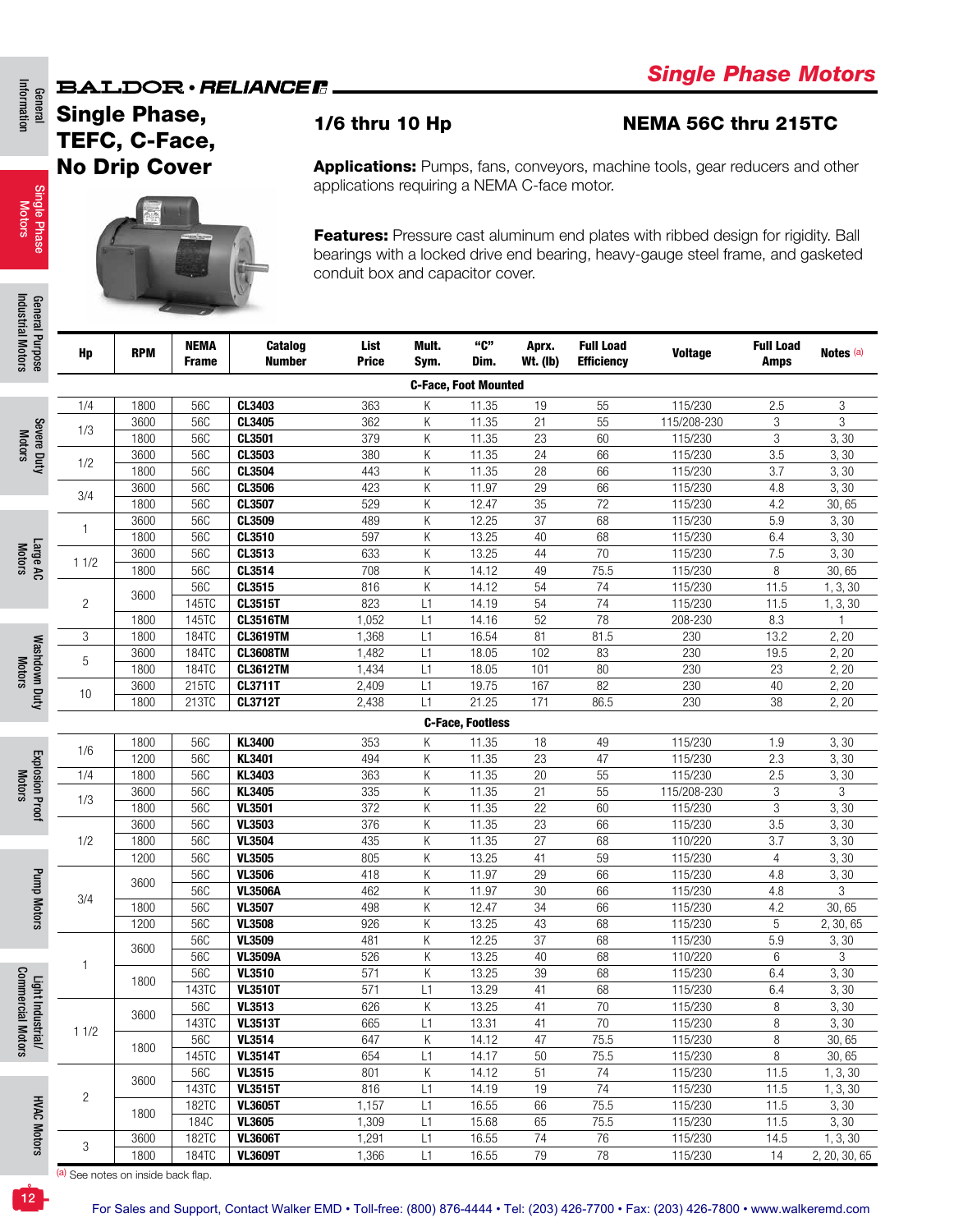## **BALDOR** · RELIANCE F

# *Single Phase Motors*



Applications: Compressors, pumps, conveyors, machine tools, air handling, and others.

Features: Copper windings, dynamically balanced rotors, ball bearings, heavygauge steel frames, and other industrial quality features.

| Hp   | <b>RPM</b> | <b>NEMA</b><br><b>Frame</b> | <b>Catalog</b><br><b>Number</b> | List<br><b>Price</b> | Mult.<br>Sym. | "C"<br>Dim.     | Aprx.<br><b>Wt. (lb)</b> | <b>Full Load</b><br><b>Efficiency</b> | <b>Voltage</b> | <b>Full Load</b><br><b>Amps</b> | Notes (a)       |
|------|------------|-----------------------------|---------------------------------|----------------------|---------------|-----------------|--------------------------|---------------------------------------|----------------|---------------------------------|-----------------|
|      | 1800       | 48                          | L1200                           | 279                  | Κ             | 9.13            | 18                       | 49                                    | 115/230        | 1.9                             | $30\,$          |
| 1/6  | 1200       | 48                          | L1201                           | 427                  | Κ             | 9.38            | $\overline{23}$          | 47                                    | 115/230        | 2.3                             | 30              |
|      |            | 48                          | <b>EL1203</b>                   | 365                  | Κ             | 9.76            | 23                       | $\overline{74}$                       | 115/230        | 1.3                             | 1,65            |
|      | 1800       | 48                          | L1203                           | 284                  | Κ             | 9.13            | $\overline{22}$          | 59.5                                  | 115/230        | 2.2                             | 30              |
| 1/4  |            | 48                          | L1203M                          | 326                  | Κ             | 9.13            | $\overline{20}$          | 55                                    | 115/230        | 2.5                             | 30              |
|      |            | 48                          | L1204                           | 456                  | Κ             | 9.75            | $\overline{25}$          | 48                                    | 115/230        | 3.2                             | 30              |
|      | 1200       | 56                          | L1300                           | 475                  | Κ             | 10.13           | $\overline{26}$          | 48                                    | 115/230        | 3.2                             | 30              |
|      |            | 48                          | <b>EL1205</b>                   | 333                  | Κ             | 9.76            | 26                       | 72                                    | 115/208-230    | 1.6                             | 65              |
| 3600 | 48         | L1205                       | 268                             | Κ                    | 9.13          | $\overline{20}$ | 55                       | 115/208-230                           | 3              | 30                              |                 |
|      |            | 48                          | L1206                           | 326                  | Κ             | 9.13            | 29                       | 60                                    | 115/230        | 3                               | $\overline{30}$ |
|      |            | 48                          | L1206M                          | 367                  | Κ             | 9.13            | $\overline{22}$          | 60                                    | 115/230        | 3                               | 30              |
|      | 1800       | 56                          | <b>EL1301</b>                   | 431                  | Κ             | 10.13           | $\overline{26}$          | 77                                    | 115/230        | 1.6                             | 1,65            |
| 1/3  |            | 56                          | L1301                           | 329                  | Κ             | 9.51            | $\overline{22}$          | 60                                    | 115/230        | 3                               | 30              |
|      |            | 56                          | L1301M                          | 386                  | Κ             | 9.51            | $\overline{22}$          | 60                                    | 115/230        | 3                               | 30              |
|      |            | 48                          | L1207                           | 487                  | Κ             | 10.63           | $\overline{28}$          | 54                                    | 115/230        | 3.7                             | 30              |
|      | 1200       | 56                          | L1302                           | 487                  | Κ             | 11.01           | 29                       | 54                                    | 115/230        | 3.7                             | $30\,$          |
|      |            | 48                          | L1208                           | 296                  | Κ             | 9.13            | $\overline{22}$          | $\overline{57}$                       | 115/230        | 3.7                             | 30              |
|      | 3600       | 56                          | <b>EL1303</b>                   | 367                  | Κ             | 10.13           | $\overline{23}$          | 68                                    | 115/230        | 2.5                             | 65              |
|      |            | 56                          | L1303                           | 296                  | Κ             | 9.51            | $\overline{21}$          | 66                                    | 115/230        | 3.5                             | 30              |
| 1/2  |            | 48                          | L1209                           | 410                  | Κ             | 9.75            | 26                       | 68                                    | 115/230        | $\overline{3.7}$                | 30              |
|      |            | 48                          | L1209M                          | 455                  | Κ             | 9.38            | $\overline{24}$          | 62                                    | 115/230        | 4.2                             | 30              |
|      |            | 56                          | <b>EL1304</b>                   | 494                  | Κ             | 11.00           | $\overline{31}$          | 78.5                                  | 115/230        | 2.3                             | 1,65            |
|      | 1800       | 56                          | L1304                           | 365                  | Κ             | 10.13           | 28                       | 68                                    | 115/230        | 3.7                             | 30              |
|      |            |                             |                                 |                      |               |                 |                          |                                       |                |                                 |                 |
|      |            | 56                          | L1304A                          | 434                  | Κ             | 9.76            | $\overline{25}$          | 62                                    | 115/230        | 4.2                             | $30\,$          |
|      |            | $\overline{56}$             | L1304M                          | 455                  | Κ             | 9.76            | $\overline{25}$          | 62                                    | 115/230        | 4.2                             | $\overline{30}$ |
|      | 1200       | 56/56H                      | L1305                           | 732                  | Κ             | 11.75           | $\overline{38}$          | 62                                    | 115/230        | 4.1                             | 30, 36          |
|      |            | 56                          | <b>EL1306</b>                   | 447                  | Κ             | 11.00           | $\overline{37}$          | $\overline{72}$                       | 115/230        | 3.9                             | 65              |
|      | 3600       | 56                          | L1306                           | 362                  | Κ             | 12.85           | $\overline{26}$          | 72                                    | 115/230        | 4.7                             | 30              |
|      |            | 56                          | L1306A                          | 380                  | Κ             | 11.75           | $\overline{31}$          | 69                                    | 115/230        | 5.5                             |                 |
| 3/4  |            | 56                          | <b>EL1307</b>                   | 608                  | Κ             | 12.06           | $\overline{39}$          | 84                                    | 115/208-230    | 3.3                             | 1,65            |
|      | 1800       | 56                          | L1307                           | 450                  | Κ             | 11.51           | $\overline{32}$          | 68                                    | 115/230        | $\overline{5.1}$                | 30              |
|      |            | 56                          | L1307A                          | 528                  | Κ             | 11.51           | $\overline{32}$          | 68                                    | 115/230        | 5.1                             | 30              |
|      |            | $\overline{56}$             | L1307M                          | 541                  | Κ             | 11.51           | $\overline{32}$          | 68                                    | 115/230        | 5.1                             | 30              |
|      | 1200       | 56/56H                      | L1308                           | 824                  | Κ             | 11.75           | $\overline{42}$          | 68                                    | 115/230        | 5                               | 30, 36, 65      |
|      |            | 56                          | <b>EL1309</b>                   | 470                  | Κ             | 11.00           | $\overline{32}$          | 74                                    | 115/208-230    | 5.1                             | 65              |
|      | 3600       | 56                          | L1309                           | 379                  | Κ             | 11.01           | 31                       | 65                                    | 115/230        | 7.5                             | 30              |
|      |            | $\overline{56}$             | L1309A                          | 404                  | Κ             | 11.01           | $\overline{31}$          | $\overline{70}$                       | 115/230        | 6.6                             |                 |
|      |            | 56/56H                      | L1318                           | 538                  | Κ             | 11.75           | 42                       | 67                                    | 115/230        | 6.2                             | 30, 36          |
|      |            | 56/56H                      | L1318M                          | 586                  | Κ             | 11.75           | 42                       | 67                                    | 115/230        | 6.2                             | 2,36            |
|      |            | 56                          | <b>EL1310</b>                   | 663                  | Κ             | 12.94           | 43                       | 84                                    | 115/208-230    | 4.3                             | 1,65            |
|      |            | 56                          | L1310                           | 492                  | Κ             | 11.07           | 34                       | 66                                    | 115/230        | 6.7                             | $30\,$          |
|      | 1800       | 56H                         | L1310M                          | 629                  | K             | 11.75           | 35                       | 66                                    | 115/230        | 6.7                             | 30, 36          |
|      |            | 143T                        | L1318T                          | 561                  | L1            | 12.12           | 41                       | 67                                    | 115/230        | 6.2                             | $30\,$          |
|      |            | 143T                        | L1318TM                         | 586                  | L1            | 12.12           | 41                       | 67                                    | 115/230        | 6.2                             | 2               |
|      |            | 182                         | L1401                           | 799                  | L1            | 12.75           | 51                       | 70                                    | 115/230        | 7                               | $30\,$          |
|      |            | 182                         | L1401M                          | 867                  | L1            | 12.75           | 49                       | 70                                    | 115/230        | $\overline{7}$                  |                 |
|      | 1200       | 184                         | L1407                           | 1,401                | L1            | 14.13           | 63                       | 65                                    | 115/230        | 8                               | $30\,$          |

(a) See notes on inside back flap.

13

Single Phase Single Phase<br>Motors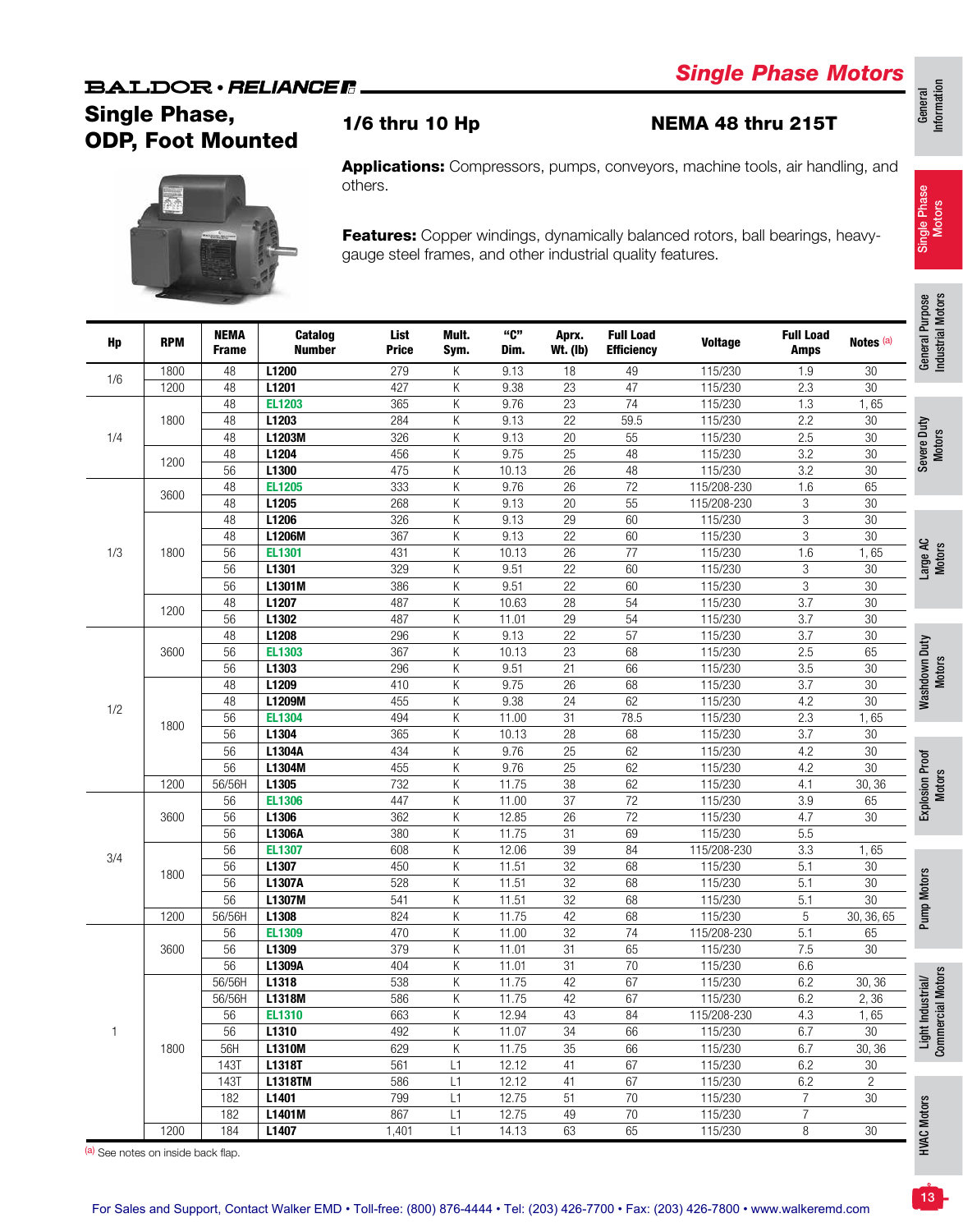### General<br>Information **BALDOR** · RELIANCER. Single Phase, ODP, Foot Mounted

|                                         | Hp             | <b>RPM</b> | <b>NEMA</b><br><b>Frame</b> | Catalog<br><b>Number</b> | List<br><b>Price</b> | Mult.<br>Sym. | "C"<br>Dim. | Aprx.<br><b>Wt. (Ib)</b> | <b>Full Load</b><br><b>Efficiency</b> | <b>Voltage</b> | <b>Full Load</b><br><b>Amps</b> | Notes <sup>(a)</sup> |
|-----------------------------------------|----------------|------------|-----------------------------|--------------------------|----------------------|---------------|-------------|--------------------------|---------------------------------------|----------------|---------------------------------|----------------------|
|                                         |                |            | 56/56H                      | L1313A                   | 556                  | К             | 11.75       | 40                       | 68                                    | 115/230        | 9                               | 30, 36               |
| Single Phase<br>Motors                  |                |            | 56H                         | EL1313                   | 658                  | K             | 12.25       | 37                       | 80                                    | 115/208-230    | 6.2                             | 65                   |
|                                         |                | 3600       | 56H                         | L1313                    | 532                  | Κ             | 11.75       | 35                       | 77                                    | 115/230        | 6.4                             | 30, 36, 65           |
|                                         |                |            | <b>143T</b>                 | L1313T                   | 532                  | L1            | 11.12       | 36                       | 70                                    | 115/230        | 8.9                             | 30                   |
|                                         |                |            | 56/56H                      | L1319                    | 634                  | К             | 11.75       | 42                       | 68                                    | 115/230        | 9                               | 30, 36               |
|                                         |                |            | 56/56H                      | L1319M                   | 707                  | Κ             | 11.75       | 42                       | 68                                    | 115/230        | 9                               | $\overline{36}$      |
|                                         | 11/2           |            | 56H                         | EL1319                   | 868                  | K             | 14.00       | 50                       | 85.5                                  | 115/208-230    | 6.3                             | 1, 36, 65            |
| General Purpose<br>Industrial Motors    |                |            | 1431                        | <b>EL1319T</b>           | 900                  | L1            | 13.00       | 52                       | 85.5                                  | 115/208-230    | 6.3                             | 1,65                 |
|                                         |                | 1800       | 145T                        | L1319T                   | 599                  | L1            | 12.12       | 41                       | 68                                    | 115/230        | 9                               | $\overline{30}$      |
|                                         |                |            | 145T                        | L1321T                   | 719                  | L1            | 13.00       | 50                       | 70                                    | 115/230        | 10.5                            | 30                   |
|                                         |                |            | 145T                        | L1321TM                  | 780                  | L1            | 13.00       | 50                       | 70                                    | 115/208-230    | 10.5                            |                      |
|                                         |                |            | 184                         | L1403                    | 892                  | L1            | 12.75       | 56                       | 68                                    | 115/230        | 9.5                             | 30                   |
|                                         |                |            | 184                         | L1403M                   | 945                  | L1            | 12.75       | 56                       | 68                                    | 115/230        | 9.5                             |                      |
|                                         |                |            | 56/56H                      | L1317                    | 707                  | K             | 11.75       | 43                       | 70                                    | 115/230        | 13                              | 30, 36               |
|                                         |                | 3600       | 56/56H                      | L1317A                   | 727                  | K             | 11.75       | 44                       | 70                                    | 115/230        | 12                              | 30, 36               |
| Severe Duty<br>Motors                   |                |            | 56H                         | <b>EL1317</b>            | 875                  | K             | 11.75       | 51                       | 75.5                                  | 115/230        | 9                               |                      |
|                                         |                |            | 145T                        | L1320T                   | 758                  | L1            | 12.12       | 48                       | 71                                    | 115/230        | 11.5                            | 30,65                |
|                                         |                |            | 145T                        | L1322T                   | 733                  | L1            | 13.00       | 50                       | 75.5                                  | 115/208-230    | 10.2                            | 65                   |
|                                         | $\overline{2}$ |            | 145T                        | <b>L1322TM</b>           | 798                  | L1            | 13.00       | 50                       | 78.5                                  | 115/230        | 9.2                             | 65                   |
|                                         |                |            | <b>182T</b>                 | <b>EL1405T</b>           | 1,014                | L1            | 15.87       | 68                       | 82.5                                  | 115/230        | 8.8                             | 1,65                 |
|                                         |                | 1800       | 182T                        | L1405T                   | 752                  | L1            | 15.00       | 65                       | 71                                    | 115/230        | 12                              | 30                   |
|                                         |                |            | 184                         | L1405                    | 936                  | L1            | 14.13       | 64                       | 71                                    | 115/230        | 12                              | 30                   |
| Large AC<br>Motors                      |                |            | $\overline{213}$            | L1502                    | 1,607                | L1            | 14.32       | $\overline{82}$          | 69                                    | 115/230        | 12.5                            | $\overline{30}$      |
|                                         |                | 1200       | 215                         | L1503                    | 2,188                | L1            | 15.94       | 101                      | 68                                    | 115/230        | 14                              | 30                   |
|                                         |                | 3600       | <b>182T</b>                 | <b>EL1406T</b>           | 1,068                | L1            | 15.00       | 74                       | 81                                    | 115/230        | 12.3                            | 65                   |
|                                         |                |            | 182T                        | L1406T                   | 862                  | L1            | 15.00       | 65                       | 78                                    | 115/230        | 14                              | $\overline{30}$      |
|                                         |                |            | 184T                        | <b>EL1408T</b>           | 1,062                | L1            | 16.50       | 84                       | 85.5                                  | 208-230        | 11.2                            | 1,65                 |
|                                         | 3              | 1800       | 184T                        | L1408T                   | 814                  | L1            | 15.00       | 77                       | 78                                    | 115/230        | 16                              | 30,65                |
|                                         |                |            | 184T                        | L1408TM                  | 958                  | L1            | 15.00       | 78                       | 78                                    | 115/230        | 16                              |                      |
| <b>Motors</b>                           |                |            | 215                         | L1505                    | 1,781                | L1            | 15.94       | 105                      | $\overline{75}$                       | 115/230        | 18                              | 30                   |
| Washdown Duty                           |                | 1200       | 215                         | L1506                    | 2,557                | L1            | 15.94       | 111                      | 75                                    | 115/230        | 16                              | 30,65                |
|                                         |                | 3600       | <b>184T</b>                 | <b>EL1409T</b>           | 1,268                | $\lfloor 1$   | 15.00       | 77                       | 81.5                                  | 230            | 20                              | 65                   |
|                                         |                |            | <b>184T</b>                 | L1409T                   | 1,026                | L1            | 15.00       | 79                       | 75                                    | 230            | 23                              | 30                   |
|                                         |                |            | 184T                        | <b>EL1410T</b>           | 1,213                | L1            | 18.00       | 127                      | 86.5                                  | 230            | 19.1                            | 1,65                 |
|                                         | 5              |            | 184T                        | L1410T                   | 962                  | LS            | 16.50       | 84                       | 82.5                                  | 230            | 23                              | 1, 30, 65            |
|                                         |                | 1800       | <b>184T</b>                 | <b>L1410TM</b>           | 1,165                | L1            | 16.50       | 90                       | 82.5                                  | 230            | 23                              | 1, 30                |
| <b>Explosion Proof</b><br><b>Motors</b> |                |            | <b>184T</b>                 | L1430T                   | 883                  | L1            | 16.55       | 84                       | 84                                    | 230            | 20.6                            | 1, 30, 65            |
|                                         |                |            | 184T                        | <b>L1430TM</b>           | 1,165                | L1            | 16.55       | 84                       | 80                                    | 230            | 24                              | 1, 30, 65            |
|                                         |                |            | 213T                        | L1508T                   | 1,271                | L1            | 16.32       | 103                      | 77                                    | 230            | 27                              |                      |
|                                         | 71/2           | 3600       | 213T                        | L1509T                   | 1,585                | L1            | 18.37       | 98                       | 82.5                                  | 230            | 30                              | 1, 30, 65            |
|                                         |                | 1800       | 215T                        | L1510T                   | 1,379                | L1            | 17.45       | 142                      | 85.5                                  | 230            | $\overline{31}$                 | 30,65                |
|                                         | 10             | 3600       | 215T                        | L1511T                   | 1,999                | L1            | 17.45       | 144                      | 83                                    | 230            | 46                              | 1,30                 |
| Pum                                     |                | 1800       | 215T                        | L1512T                   | 2,013                | L1            | 17.45       | 123                      | 85.5                                  | 230            | 39                              | 2,65                 |

Pump Motors (a) See notes on inside back flap.

Information